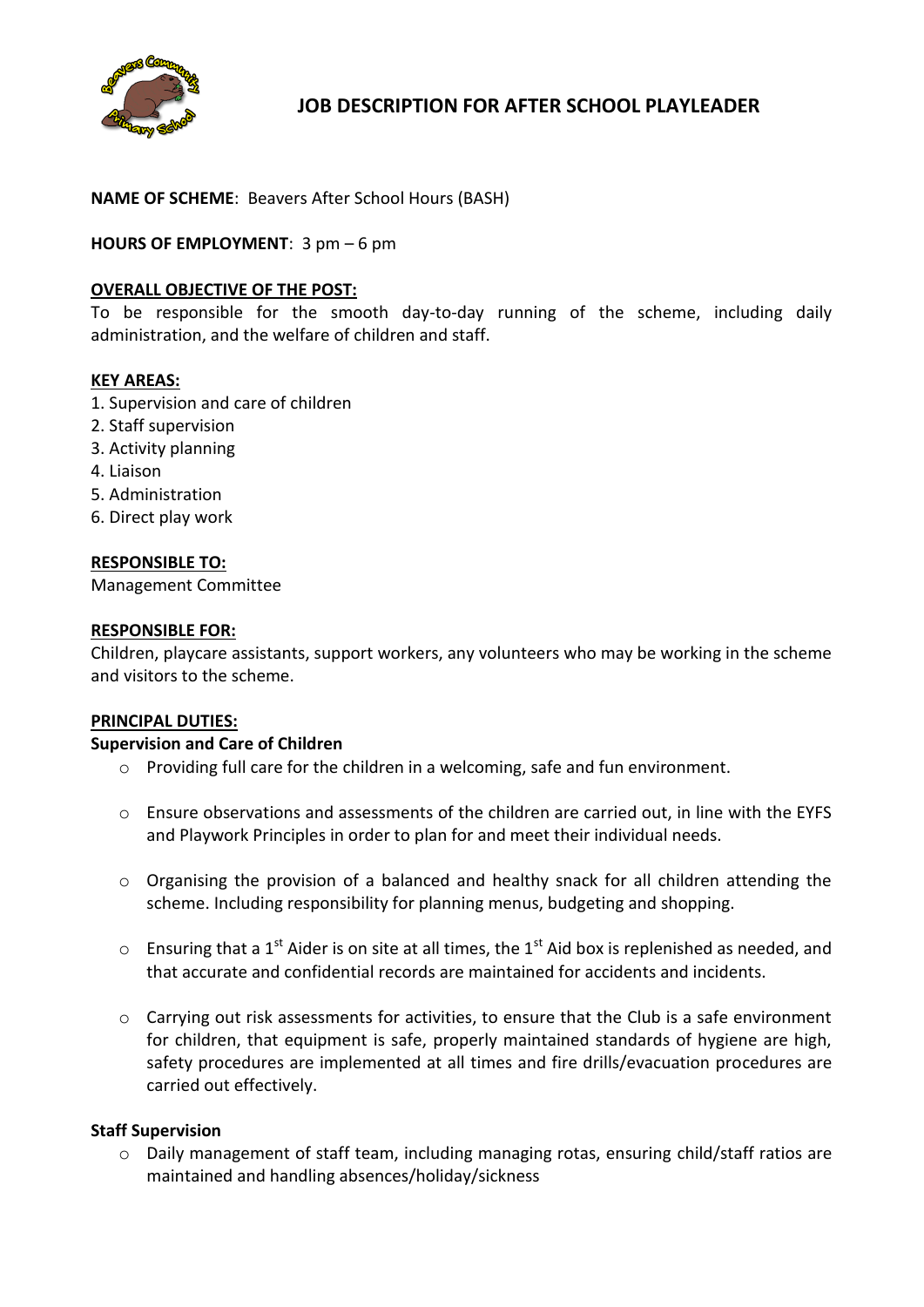- o Ensuring that the staff are properly deployed and offer appropriate stimulation and support to the children.
- o Supervising students/ trainees, visitors and volunteers, as necessary delegating any appropriate tasks to other staff.
- o Sharing up to date information regarding childcare legislation, policies, procedures and the service provision with colleagues
- $\circ$  Managing and working together with the team of playworkers, ensuring that staff follow a proper induction process, staff development is kept up to date and staff details are up to date and on site.

## **Activity Planning**

o Planning in consultation with the children and other team members, to provide safe, creative, age appropriate, fun play based opportunities and activities. .

#### **Liaison**

- o Developing and maintaining good relationships and communications with parents/carers, school and other agencies to facilitate meeting the individual needs of each child.
- $\circ$  To encourage parental involvement and support through the development of effective working relationships
- o Liaising closely with colleagues, the Management, other internal and external relevant parties as necessary regarding the welfare and care of the children and day to day operational matters. Reporting on the scheme's progress and refer any issues arising to the Management for advice and assistance.

## **Direct Play work**

- o Supervising, interacting, assisting and engaging fully with children in activities and games.
- $\circ$  Encouraging and role modeling appropriate behaviour and safe practice to the children in accordance with the scheme polices and procedures
- o Supporting inclusive practice, and ensure that all children can be involved in activities offered if they wish.

## **Administration**

- o Carrying out administration, record keeping, parent information as required by the EYFS, Childcare and Workplace Legislation.
- o Ensuring arrangements are agreed for children attending clubs after school.
- o Maintaining an accurate register of the children as they arrive and depart from the scheme, ensuring that they are signed in and out by a responsible, named adult with times given.
- o Collecting and recording of fee payments. To work within an agreed budget, ensuring that accurate records of petty cash are kept.
- o Ordering and purchasing of materials and equipment as approved by the Management.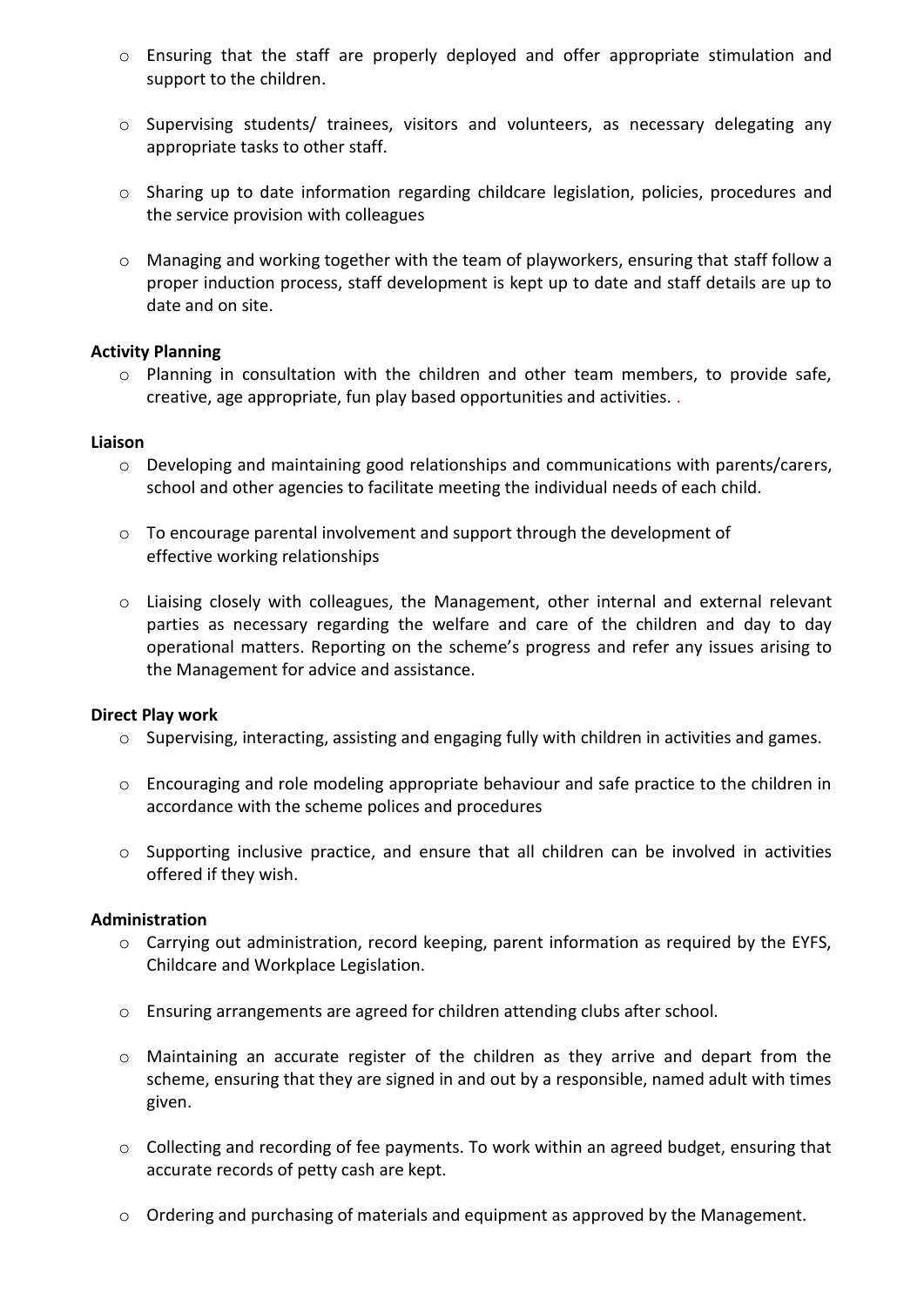o Ensure information for parents (parent brochure, notices) is kept up to date. Information on display meets the requirements of EYFS, Childcare and Workplace Legislation and is on display e.g. staff information, certificates, insurance etc. Policies and procedures are up to date and available for viewing.

## **Other**

- o Working within agreed policies and practices, as drawn up by the School /Management Committee in accordance with the EYFS and National Standards for Day Care, ensuring that all staff are familiar with and follow these.
- o Attending training/meetings as appropriate to comply with Ofsted Regulations to keep up to date with current childcare practice
- o Carrying out all responsibilities and activities within an Equal Opportunities framework.
- o Any other duties as reasonably directed by the Management